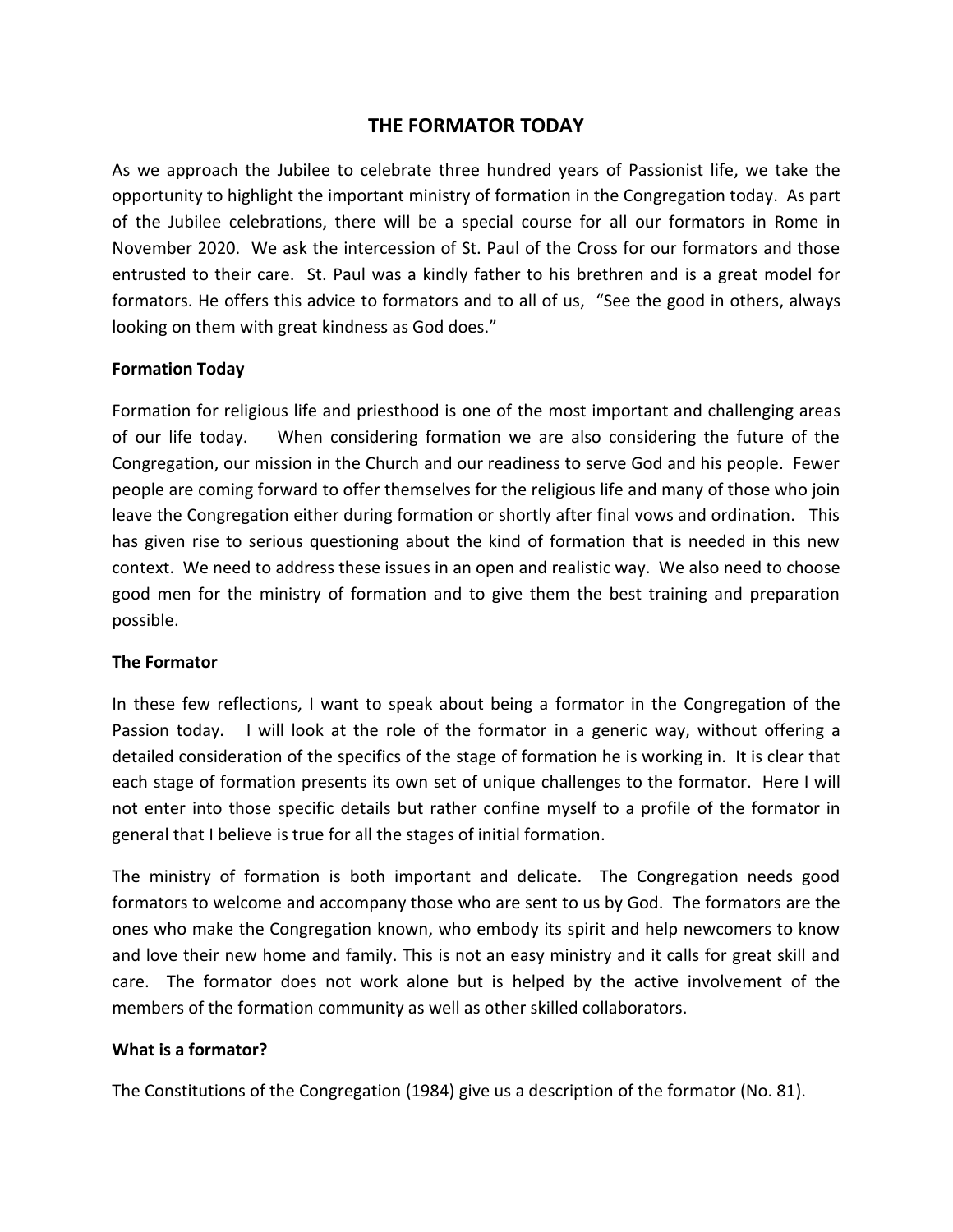He is to be,

- 1. Spiritually and psychologically mature
- 2. Solidly grounded in sound doctrine
- 3. Suitably experienced in pastoral work
- 4. Well-versed in the spirituality and history of the congregation

The emphasis in the Constitutions seems to be on his readiness to impart information and sound doctrine. But the formator has an even more important role that depends much more on his humanity. By humanity, I mean his experience and skills as a human person who is growing humanly and spiritually just like those entrusted to his care.

### **What is the role of the formator?**

The formator is not the principal agent of formation. This is always the Holy Spirit. After that, the young person is the principal subject who responds to the invitations and movements of the Spirit. The formator is a collaborator with both the Spirit and the young man. At times, he will have his ear attuned to the promptings of the Spirit urging the young person to trust, to be open, to respond. At other times, he will have a compassionate ear for the struggles, doubts and questions of those in his care.

It is by means of his own self-awareness that the formator is able to be sensitive and attentive to the needs of the young people he is working with. It is because he has faced himself and learned to cope with his own inner struggles and growth that he can help others. This is not a skill that is easily acquired. To help him in his ministry, it is important that the formator be given the opportunity for some training in the dynamics of human and spiritual development.

The most challenging and delicate part of the ministry of formator is to be a patient and discerning guide to those entrusted to his care. This is usually referred to as accompaniment. The first requirement of the formator is to have a realistic and healthy knowledge of himself, his personality style, and how he copes with the challenges of his religious life. This selfknowledge is the essential foundation of his ability to understand and help others.

The formator is also undergoing formation. He too is learning and growing all the time. He knows that he has to become more generous, more caring, and more self-forgetful as he conformed more and more to Christ. Like those in his care, he too benefits from the accompaniment and guidance of a spiritual director as well as some kind of formative supervision. It is because he is experiencing formation in his own life that he can be a helpful guide to others.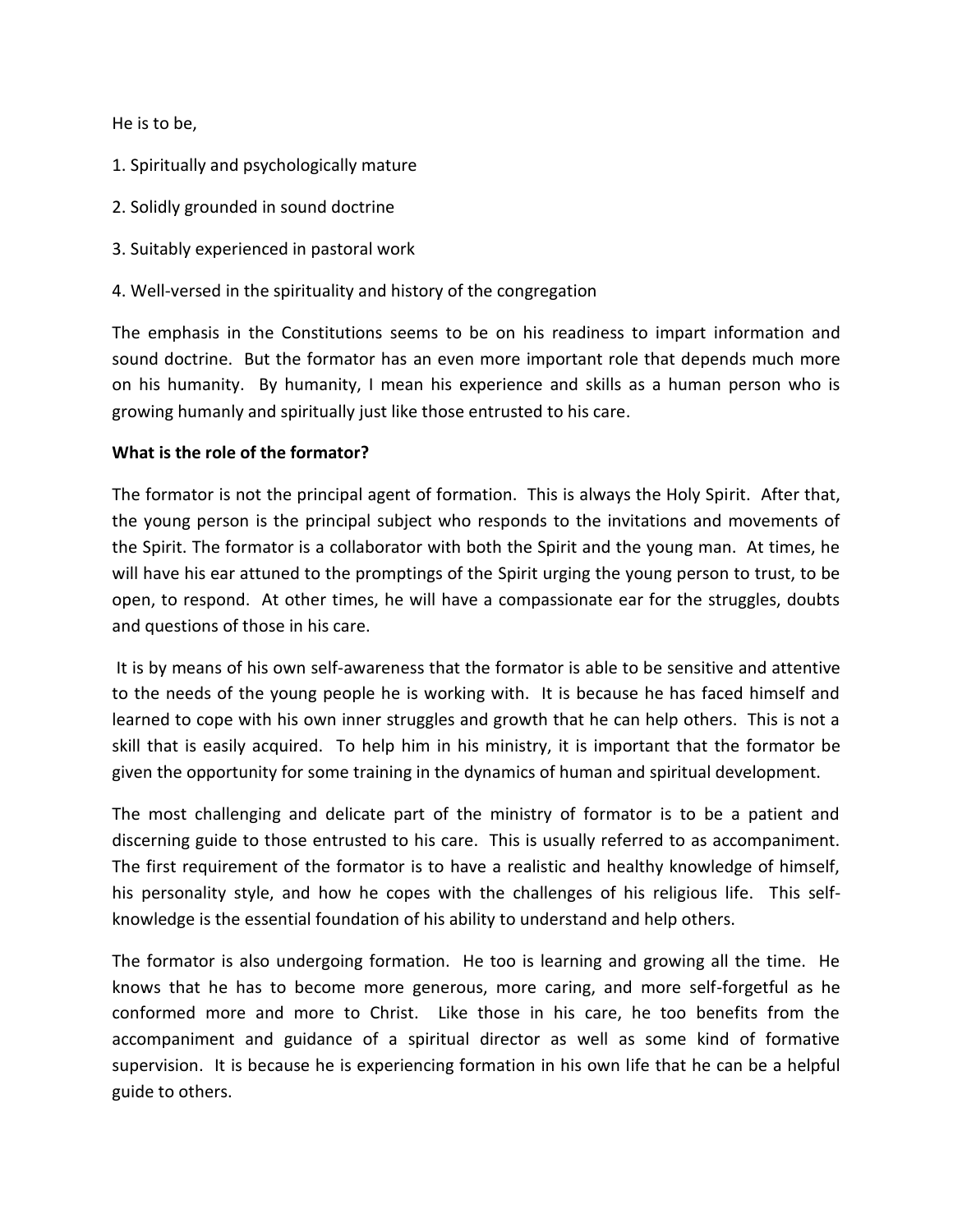During the years of formation, the relationship between the formator and those entrusted to his care is of crucial importance. More attention needs to be given to the adequate training and preparation of formators.

### **Profile of the Formator**

Many years ago when I was a young formator, I was told that the person entrusted with the formation of the young must have the courage and strength of a father, the tenderness of a mother; he must offer the encouragement of a brother, the support of a friend, the wisdom of a teacher and the discipline of a skilled trainer. He is not just one of these but he must have something of all of them. I think this is not a bad general description of the formator.

In *Evangelii Gaudium*, Pope Francis offers us a portrait of today's evangelizer that I believe applies to the format who is also an evangelizer. The words the Pope uses most frequently when talking of such a person are tenderness, kindness and mercy.

The evangelizer is someone who has been captivated by the beauty and love of God revealed in Jesus. He has become a new person and is motivated to share this experience and vision of life with others. On the other hand, the evangelizer is not one who submits people to a torture chamber. He is not a harsh judge, not one who seeks to condemn. He is not a "sourpuss", like one returning from a funeral. He is not a pessimist and gloomy prophet of doom. Joy, goodness, beauty and love are his song.

The evangelizer is one who walks with the weak and wounded, with those who are on the way but not yet arrived. He is one who encourages, who offers a helping hand, is always ready to forgive like the Good Shepherd and the Prodigal father. His most important quality is patience.

This is a wonderful profile of today's formator. Through the influence and example of this kind of ministry, the formator will help young Passionists to grow in their vocation and to acquire these same qualities.

### **Information and formation**

There is an objective dimension to formation that is acquiring knowledge and skills. It is a from learning or training that can be organized by means of courses, seminars, inputs etc. This is an indispensable part of all formation. The young people have to be given the essential information about the life and times of the founder, the history of the Congregation, the founding documents as well as the Constitutions.

As well as imparting information, the formator embodies the charism and spirit of the Congregation and helps the young to know, love and internalize these and make them their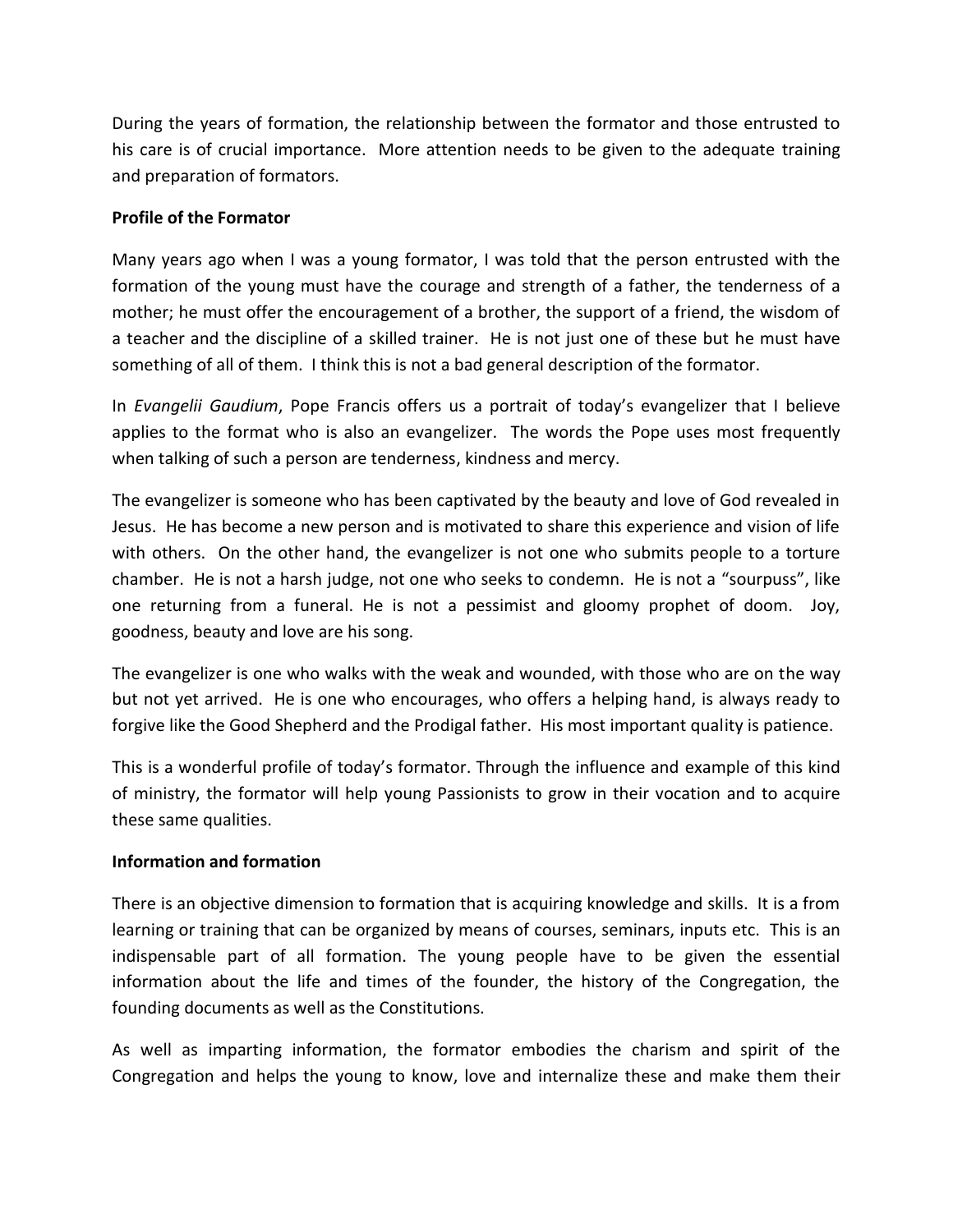own. He introduces them to the ministry of the Congregation and helps them to have a zeal to serve the people.

There is another dimension of formation that is not an imparting of information but the shaping of a human character. It is encouraging the transformation of the person until he is conformed to Christ crucified. This is the more important dimension of formation but it is largely the hidden work of the Spirit in the heart of the person. The formator helps the young person to be aware of this hidden work and to cooperate with the movements of the Spirit within him.

## **A Man of Faith**

The work of the formator is a truly spiritual one. He is working in the name of the Lord and for the sake of God's people. He knows that "unless the Lord builds the house, in vain is his labor." He does not rely on his own efforts and skills but brings the young people in is charge before the Lord in prayer and places them in His hands and His care.

## **A Human Being**

At the same time, being a formator is a role that requires that he be a man of deep humanity. He is a companion and guide to young people who are searching. He is mostly a listener. He is a trusted member of the community who embodies the charism and missionary spirit of the congregation. He is at home with himself and knows and accepts his strengths and weaknesses.

He has the openness and flexibility to work with young people who are just coming to know the community. He is patient and tolerant of their questions, criticisms, dreams and idealism. He has some skills in understanding human personality and the dynamics of human growth. He is also able to recognize the signs of psychological stress and fragility.

## **Building community**

The formator helps to integrate the new members into the community and to create a spirit of mutual acceptance and collaboration among the members. Because he knows each member of the formation community, he is able to create an environment where each one feels at home and is free to share openly with the other members. In his sharing with the young, he will model trust, openness and confidentiality. These are essential qualities in all relationships and facilitate a level of sharing in the community that is both challenging and enriching. In this way, the community becomes a privileged place of growth.

He will need to be strong in order to handle the inevitable misunderstandings, tensions and conflicts that are part of life in a formation community. The young people will be struggling as they grow in faith and self awareness. Sometimes they will be confused, angry, lonely. They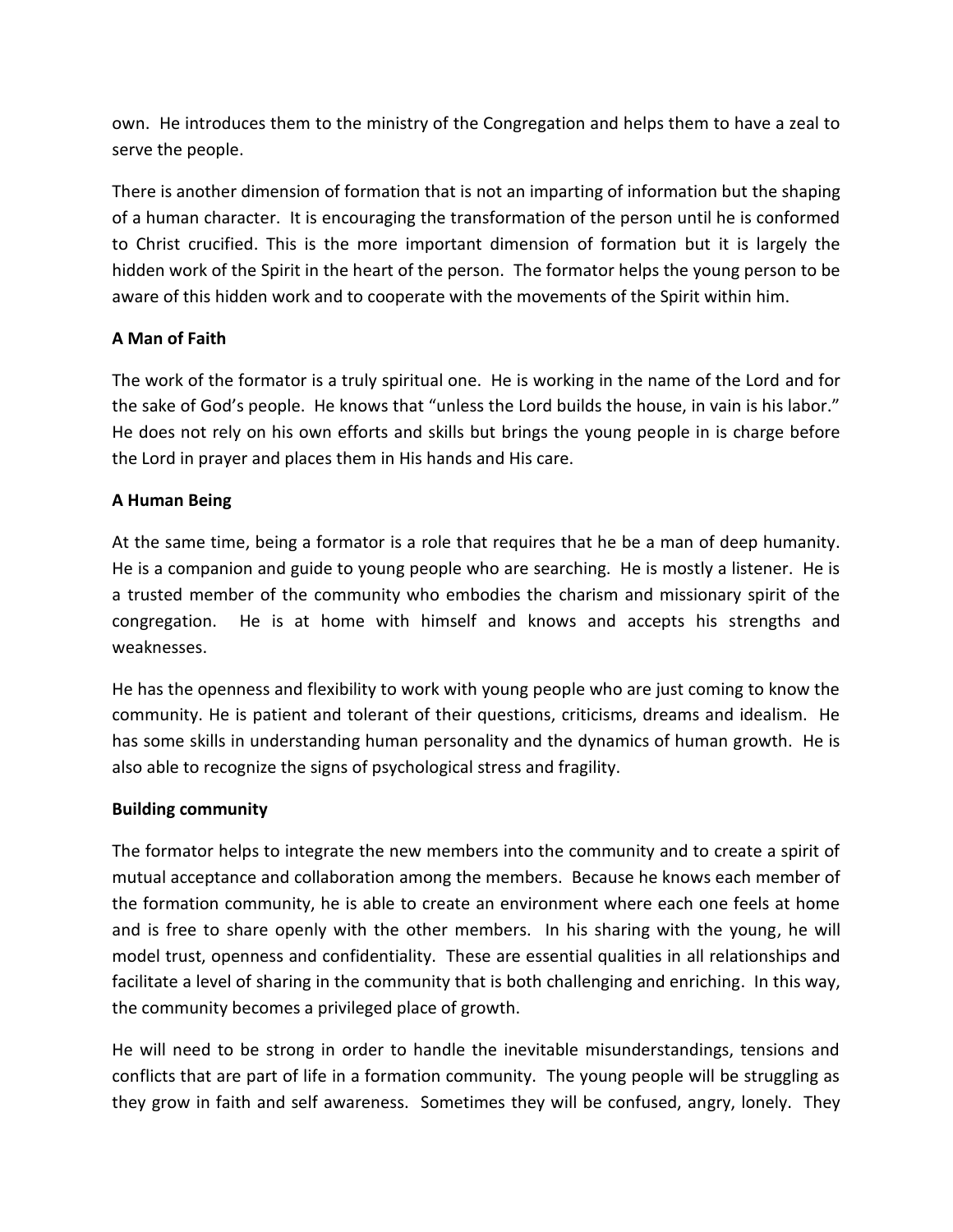will not always have the insights and skills to deal constructively with their inner conflicts and may sometimes take out their frustrations on other members of the community or on the formator. This will need delicate handling by the formator who understands that it is part of the overall movement of personal discovery and growth.

### **The Formator as Mediator**

The formator's role is also to be something of a mediator between the receiving community and the young person who is discerning. He represents the community who has entrusted him with this delicate ministry. He is, in a sense, the living embodiment of the charism that the young searcher can see and believe in.

To fulfill his role as mediator, the formator also needs to be able to step into the shoes of the searcher to feel and understand his questions, fears, doubts and to bring the legitimate questions of the searcher to the attention of the community.

Those who enter the Congregation today bring with them all the strengths and weaknesses of modern society and family life. The formator needs to be aware of the world from which they are coming and the challenges this will entail. The surrounding society and culture have a strong formative influence. The formator will need an understanding and appreciation of the culture and be able to affirm its strengths and challenge its negative influence.

The role of the formator is difficult because he has to have the self-confidence and flexibility to hold together in himself often conflicting feelings, the views coming from the community and those of the newly arrived searcher. It will require a high level of self-knowledge and emotional maturity. Both the community and the young people will approach him with high expectations and conflicting demands. They will expect him to meet their needs and fulfill their expectations. He will not always be able to do this and so will disappoint one side or another or both, and face the anger and opposition of those who are disappointed. He will have to draw on his inner resources of self-esteem, self-confidence, professional skills and deep faith to deal maturely with these things.

### **Accompaniment**

Accompaniment is the heart of formation. It is in the context of this formative relationship that the person experiences the movements of the Spirit urging him to be open, courageous and trusting.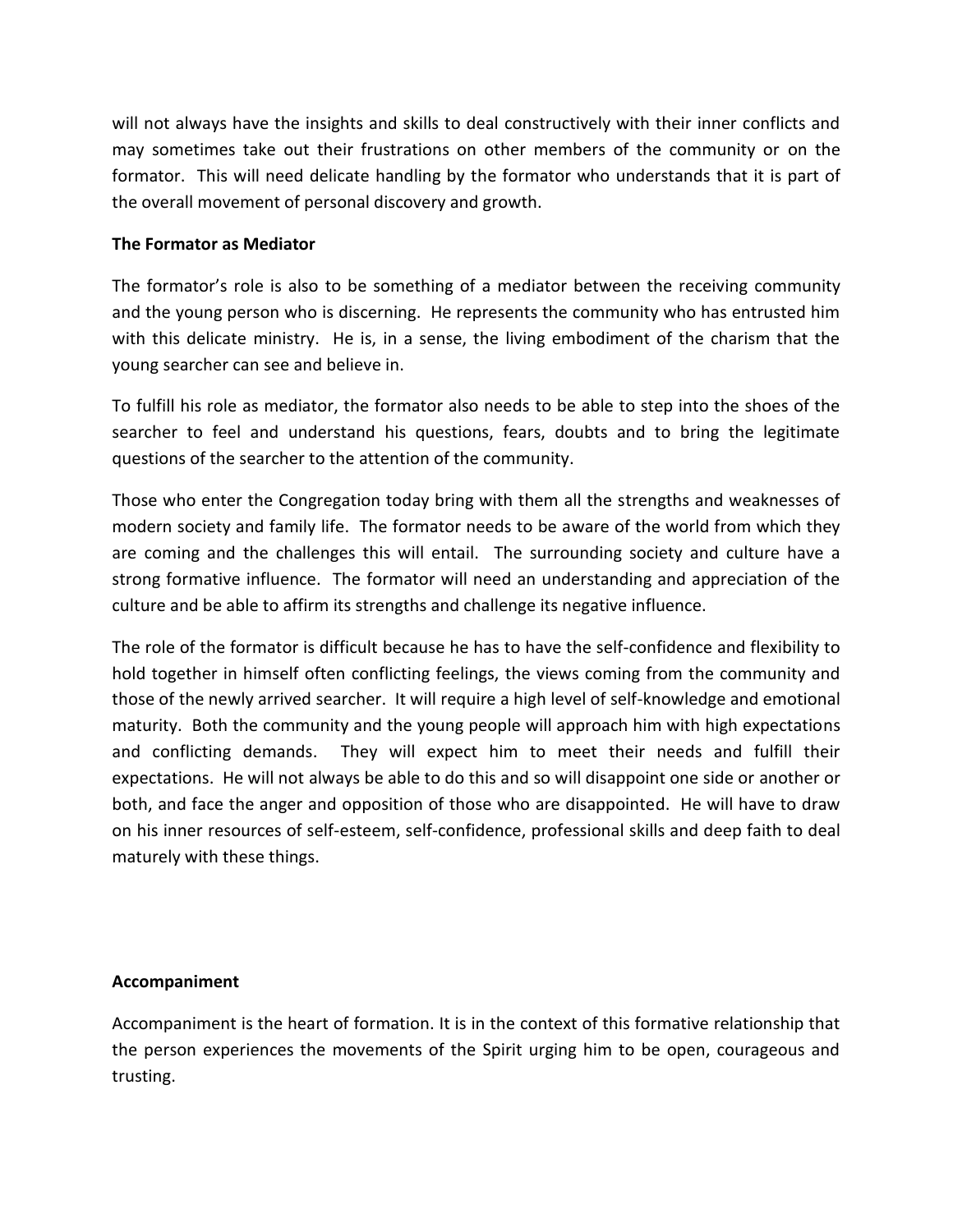To act as a helpful mediator in the process of moving from outside to inside the community, the formator will need the skills to invite and encourage the young person to open his heart and to share his feelings, his thoughts, hopes, doubts, and struggles. This openness and ability to share is the key to a fruitful formation process. In the atmosphere of open and trusting sharing and dialogue, the young person can become more sensitive to the movements of the Spirit in his life. He will learn to distinguish between those promptings and desires that are from the Holy Spirit, and those that come from himself and especially from his fears.

When a person moves from home to the community he will at first experience the loss of many familiar and dear things. This is part of the necessary asceticism of the choice of our life. To chose to be a Passionist is to chose not to be many other things. It means leaving behind a lifestyle, friends, habits, familiar and comforting places, people and things. This loss needs to be recognized and mourned if necessary. Along with the loss there is the joy of discovery as the searcher comes to know more about the Congregation and experiences a stronger attraction. He will meet new companions and form new friendships. He will gradually feel more at home and accepted into the new family.

It is very important that young people come to feel accepted and at home in the community. The absence of this has led some young people to leave the community even after final profession and ordination.

The formator will help the community to understand the young people, their hopes, dreams, needs, and difficulties. This is a learning process for the community too. The community wants to receive new life and energy from a new generation. This always requires adjustment and adaptation on the part of the community. This is never easy. The formator has a key role in helping the community to make the needed adjustments.

### **Preparation**

It is essential that those asked to take on the challenging ministry of formation be given the opportunity to prepare by means of specialized courses in spirituality and the human sciences. There are many good courses for formators in different parts of the world and our formators should be facilitated to avail of them. However, the most important quality or skill the formator needs is to have a realistic knowledge and acceptance of himself. This means being aware of his gifts and strengths as well as of his limitations and weaknesses. The formator knows that he too is on the road of human and spiritual development. It is from this awareness of a common humanity and a shared spiritual journey that a wholesome and formative relationship between formator and "formandee" is possible.

I hope you find these few reflections helpful for your ministry. There is nothing new or revolutionary here. I have just offered a summary of what is merely common sense in